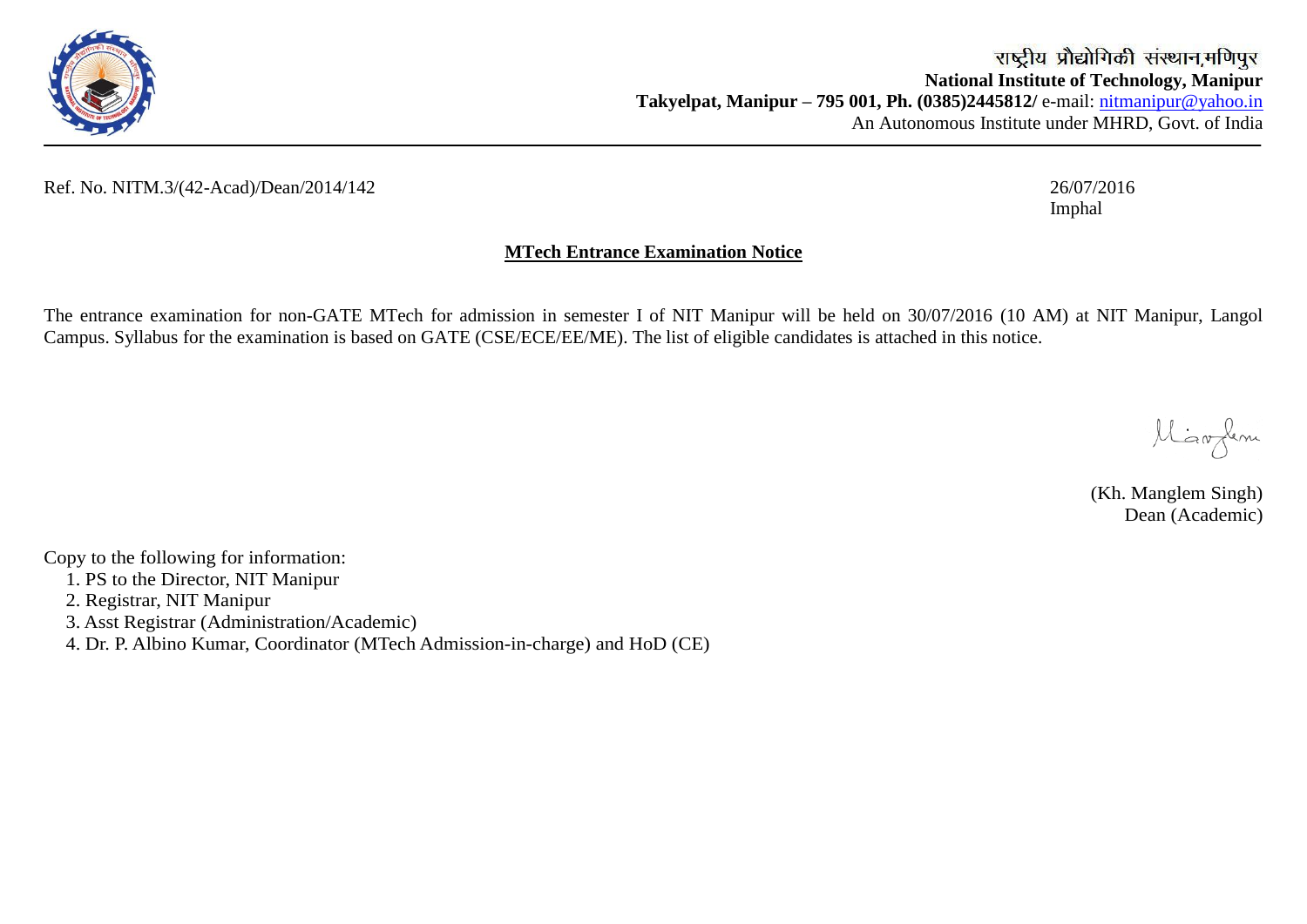| SI. |                              |            |                                   | <b>UG Details</b>                                        |               |      |                                   |                                                     |
|-----|------------------------------|------------|-----------------------------------|----------------------------------------------------------|---------------|------|-----------------------------------|-----------------------------------------------------|
| No. | <b>Name</b>                  | Category   |                                   | <b>Institute</b>                                         | CGPA/         | Year | <b>E-mail address</b>             | Remark                                              |
|     |                              |            | <b>Branch</b>                     | <b>University</b>                                        | $\frac{0}{0}$ |      |                                   |                                                     |
|     | Somnath Nil Pal              | <b>GEN</b> | Mechanical Engineering            | West Bengal university of<br>technology                  | 73.5 %        | 2016 | spal.0099@gmail.com               | <b>Result Awaited</b>                               |
| 2   | Nibedita Das                 | <b>GEN</b> | Mechanical Engineering            | Gauhati University                                       | 70.7 %        | 2015 | nibeditadas523@gmail<br>com       |                                                     |
| 3   | Pragyan Kumar sarma          | <b>GEN</b> | Mechanical Engineering            | Sikkim Manipal Institute of<br>Technology                | 67.30%        | 2014 | pragyan277@gmail.co<br>m          | <b>B.tech Mark sheet NOT</b><br>submitted           |
| 4   | Sumit Roy                    | <b>GEN</b> | Mechanical Engineering            | <b>Lovely Professional</b><br>University                 | 66.78%        | 2014 | ronie.kaka@gmail.com              |                                                     |
| 5   | Saniul Haque Choudhury       | <b>GEN</b> | Mechanical Engineering            | JNTU Hydrabad                                            | 66 %          | 2015 | saniul186@gmail.com               | <b>B.tech Mark sheet NOT</b><br>submitted           |
| 6   | Kamal Hasan Bulbul           | <b>GEN</b> | Mechanical Engineering            | Jawaharlal Nehru<br>Technological university             | 66 %          | 2016 | kamal.pathsala@gmail<br>com       | <b>B.tech Mark sheet NOT</b><br>submitted           |
|     | Naorem Madhuchandra<br>Singh | <b>GEN</b> | <b>B.Sc</b> (Mechanical<br>Engg.) | NIT Jamshedpur                                           | 65.4 %        | 2004 | n_mchandra@yahoo.co<br>m          |                                                     |
| 8   | Md. Saidur Nil Rahman        | <b>GEN</b> | Mechanical Engineering            | Nawab Shah Alam Khan<br>College Of Engg. &<br>Technology | 64 %          | 2016 | saidur93rahman@gmai<br>l.com      | <b>B.tech Mark sheet NOT</b><br>submitted           |
| 9   | Udeshya Kumar                | <b>GEN</b> | Mechanical Engineering            | <b>Uttarakhand Technical</b><br>University               | 63.7 %        | 2016 | udeshyakmr@gmail.co<br>m          | <b>Result Awaited</b>                               |
| 10  | Sushilkant Na<br>potshangbam | <b>GEN</b> | <b>Industrial Engineering</b>     | Visvesvaraya Technological<br>university Belgaum         | 61 %          | 2016 | theclickfive2437@gma<br>il.com    | <b>Result Awaited</b>                               |
|     |                              |            |                                   | <b>OBC</b> Category                                      |               |      |                                   |                                                     |
| 11  | Mohmed Imran Ahmed           | OBC        | Mechanical<br>Engineering         | <b>NERIST</b>                                            | (4.25/5.0)    | 2015 | $a$ hmed.imran $13@g$<br>mail.com |                                                     |
| 12  | Langpoklakpam Singh<br>Denin | <b>OBC</b> | Mechanical<br>Engineering         | Sri Venkateshwara College<br>of Engineering Bengaluru    | 80 %          | 2016 | langpoklakpamgop<br>al@gmail.com  | <b>Result Awaited</b>                               |
| 13  | Md Aqeelur Raha Khan<br>Asif | OBC        | Mechanical<br>Engineering         | Rajiv Gandhi Technical<br>University Bhopal              | 66.3%         | 2015 | asifmechanical201<br>0@gmail.com  | <b>B.tech Mark sheet</b><br><b>NOT</b><br>submitted |
| 14  | Mutum Ramakant Meetei        | <b>OBC</b> | Mechanical<br>Engineering         | Assam Engineering<br>College Guwahati                    | 62.50%        | 2012 | rkant119@gmail.c<br>om            | <b>B.tech Mark sheet</b><br><b>NOT</b><br>submitted |

|    | <b>SC/ST</b> Category |           |                                                 |                                                   |             |      |                                    |                              |  |
|----|-----------------------|-----------|-------------------------------------------------|---------------------------------------------------|-------------|------|------------------------------------|------------------------------|--|
| 15 | Sanjul Pratap Singh   | <b>SC</b> | Mechanical<br>Engineering                       | Ideal Institute of<br><b>Technology Ghaziabad</b> | 62.1 %      | 2015 | sanjul.me2011@g<br>mail.com        |                              |  |
| 16 | Rahul Singh           | <b>SC</b> | Integrated M.Tech<br>&Mechanical<br>Engineering | Gautam Buddha University                          | 6.06        | 2015 | rahulsingh8273@g<br>mail.com       | <b>M.Tech Mark</b><br>showed |  |
| 17 | Kishore Kondaveeti    | <b>SC</b> | Mechanical<br>Engineering                       | Narasaraopet Institute Of<br>Tecahnology, AP      | 55.7 %      | 2015 | Kishorekondaveeti<br>331@gmail.com |                              |  |
| 18 | Lenginmang Singson    | <b>ST</b> | Mechanical<br>Engineering                       | <b>NERIST</b>                                     | (2.97/5.00) | 2016 | mangneosingson19<br>93@gmail.com   |                              |  |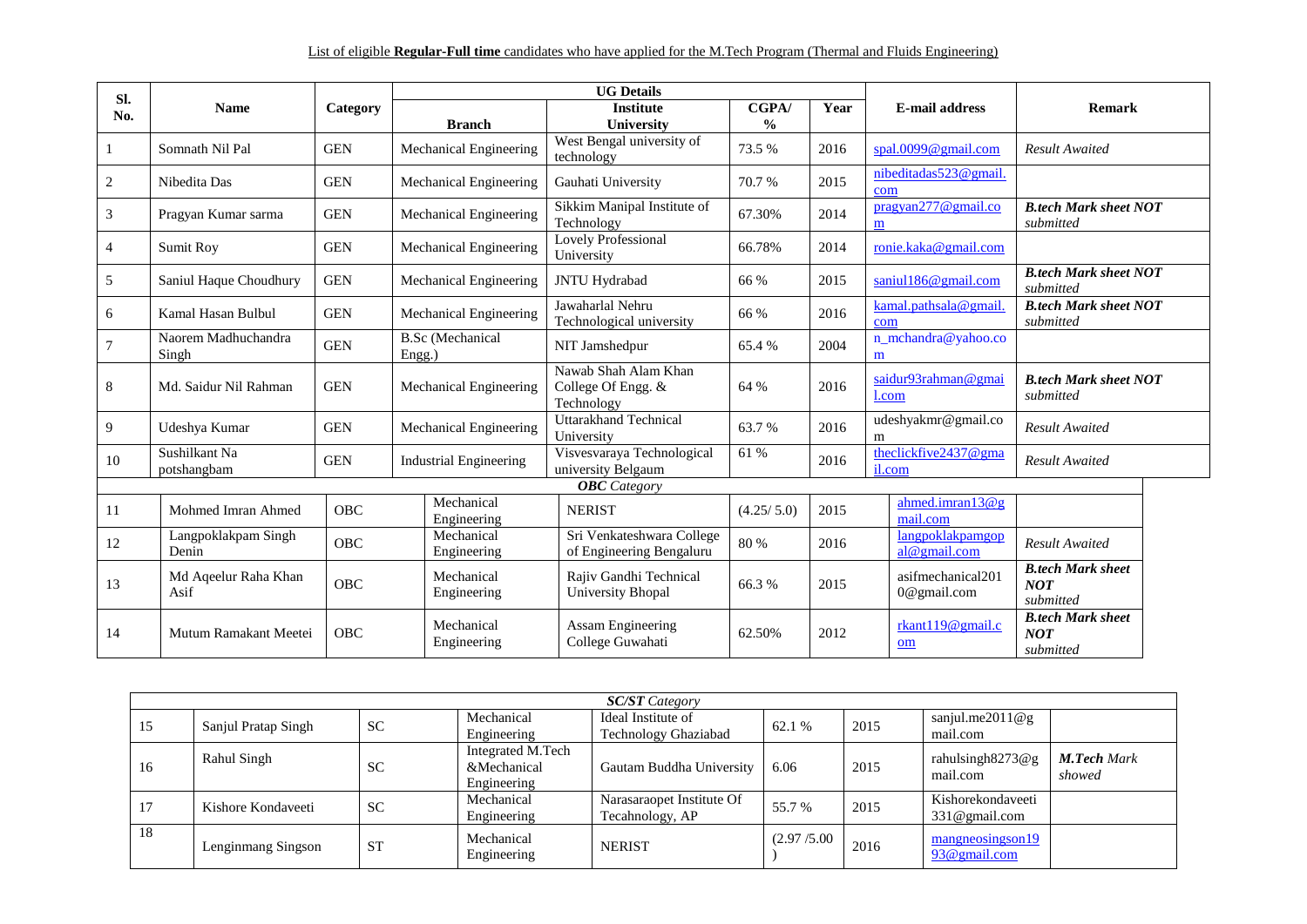## **List of candidates selected for written test for admission in M.Tech (VLSI & ES) programme in ECE Department (Self Sponsored/Non Gate)**

| Sl.                     | Name                                  | Email                               | Ge             | Category        | <b>State</b> | Remarks                                       |
|-------------------------|---------------------------------------|-------------------------------------|----------------|-----------------|--------------|-----------------------------------------------|
| 1                       | Satish Kumar<br>er.satish56@gmail.com |                                     | M              | <b>GN</b>       | Bihar        |                                               |
| $\overline{c}$          | Salam Glainthomson Singh              | glainthomson@gmail.com              | M              | <b>GN</b>       | Manipur      |                                               |
| $\overline{\mathbf{3}}$ | <b>Bimlendra Pratap Singh</b>         | arunks1007@gmail.com                | M              | GN              | UP           |                                               |
| $\overline{4}$          | Chritina Kaushikee Chaudhury          | ckchaudhury@gmail.com               | $\mathbf F$    | GN              | Assam        |                                               |
| 5                       | Pallabi Kakati                        | anantadutta15@gmail.com             | $\rm F$        | GN              | Assam        |                                               |
| $\sqrt{6}$              | Pragnaleena Debroy                    | pragnaleena93@gmail.com             | $\mathbf{F}$   | <b>GN</b>       | Tripura      |                                               |
| $\overline{7}$          | RK Jugeshnanda Singh                  | damn1damn@gmail.com                 | M              | <b>GN</b>       | Manipur      |                                               |
| $\overline{8}$          | Prerna Rana                           | prernarana2009@yahoo.com            | $\mathbf{F}$   | GN              | Bihar        | $12^{th}$ (Diploma)                           |
| 9                       | Rupanda Thangjam                      | thpanda11@gmail.com                 | $\overline{M}$ | GN              | Manipur      |                                               |
| 10                      | Arnab Kumar Dutta                     | arnabkumarrrdutta@gmail.com         | M              | GN              | <b>WB</b>    |                                               |
| 11                      | Riya Guha Roy                         | riyaguharoy5@gmail.com              | ${\bf F}$      | GN              | <b>WB</b>    | B.Tech certificate due (provisional Included) |
| $\overline{12}$         | Sanjita Laishram                      | Sanjita.laishram@gmail.com          | $\rm F$        | GN              | Manipur      |                                               |
| 13                      | Purnamasi Rout                        | purnamasirout@gmail.com             | $\rm F$        | <b>GN</b>       | Odisha       |                                               |
| 14                      | Bolivia Devi Konthoujam               | boliviakonthou93@gmail.com          | $\overline{F}$ | <b>GN</b>       | Manipur      |                                               |
| 15                      | D Sai Sangeeth Kumar                  | saisangeeth.ece@gmail.com           | M              | GN              | Hyderabad    |                                               |
| 16                      | Konsam Bishwojit                      | bishwojitkomsam@gmail.com           | M              | GN              | Manipur      | Msc in Nanoelectronics (extra qualification)  |
| $\overline{17}$         | Kangabam Valeri                       | herojitng@gmail.com                 | $\rm F$        | GN              | Manipur      |                                               |
| $\overline{18}$         | Salam Surjit Singh                    | surjitsalam4@gmail.com              | $\overline{M}$ | GN              | Manipur      |                                               |
| 19                      | Gaurav Bordoloi                       | gauvhs@gmail.com                    | M              | GN              | Assam        |                                               |
| 20                      | Catherine Langpoklakpam               | langpoklakpam.catherin@gmail.com    | $\mathbf{F}$   | OBC             | Manipur      |                                               |
| $\overline{21}$         | Debabrata Barman                      | debabrata1993@yahoo.com             | $\overline{M}$ | OBC             | Assam        |                                               |
| 22                      | Khoirom Johnson Singh                 | baluhui@rediffmail.com              | M              | OBC             | Manipur      |                                               |
| $\overline{23}$         | Laishram Mona Devi                    | Monalaishram1993@gmail.com          | $\mathbf{F}$   | OBC             | Manipur      |                                               |
| $\overline{24}$         | Ningthoujam Johnson Singh             | johmbi10@gmail.com                  | M              | OBC             | Manipur      |                                               |
| $\overline{25}$         | Ningombam Irobiha Meitei              | being_iro@yahoo.com                 | M              | OBC             | Manipur      |                                               |
| $\overline{26}$         | Prastuti Shivam                       | prastuti.pinky@gmail.com            | $\overline{F}$ | OBC             | Assam        |                                               |
| 27                      | Lukram Priya                          | piya20luk@gmail.com                 | $\rm F$        | OBC             | Manipur      |                                               |
| 28                      | Preshila Salam                        | salampreshila@gmail.com             | $\mathbf{F}$   | OBC             | Manipur      | B. Tech marks upto $6th$ sem                  |
| 29                      | Faizur Rahman Babul                   | jfai488@gmail.com                   | M              | OBC             | Assam        |                                               |
| $\overline{30}$         | Rohit Thounaojam                      | rohit.thounao1992@gmail.com         | M              | OBC             | Manipur      |                                               |
| 31                      | Sanghamitra Sinha                     | sanghamitracna@gmail.com            | $\mathbf F$    | OBC             | Tripura      |                                               |
| $\overline{32}$         | Laishram Suraj Singh                  | surajchan12atec045@gmail.com        | M              | OBC             | Manipur      | Marksheet till 6 <sup>th</sup> sem            |
| $\overline{33}$         | Thingujam Nirupama Devi               | niruthingujam2016@gmail.com         | $\mathbf F$    | OBC             | Manipur      |                                               |
| $\overline{34}$         | Wangkheirakpam Vandana Devi           | wangvandana29@gmail.com             | $\mathbf F$    | OBC             | Manipur      |                                               |
| $\overline{35}$         | Moirangthem Romesh Singh              | romesh.moirangthem1234567@gmail.com | $\overline{M}$ | SC              | Manipur      |                                               |
| $\overline{36}$         | Jusmita Das                           | jusmita.nita2008@gmail.com          | $\mathbf F$    | $\overline{SC}$ | Tripura      |                                               |
| 37                      | Kaustav Mandal                        | kaustavmandal143@gmail.com          | M              | SC              | <b>WB</b>    |                                               |
| $\overline{38}$         | Pheiga Gangmei Thaitangam             | pheigagangmei@yahoo.com             | $\overline{M}$ | ST              | Manipur      |                                               |
| 39                      | Paufru Mog                            | mpaufru@gmail.com                   | $\overline{M}$ | <b>ST</b>       | Tripura      |                                               |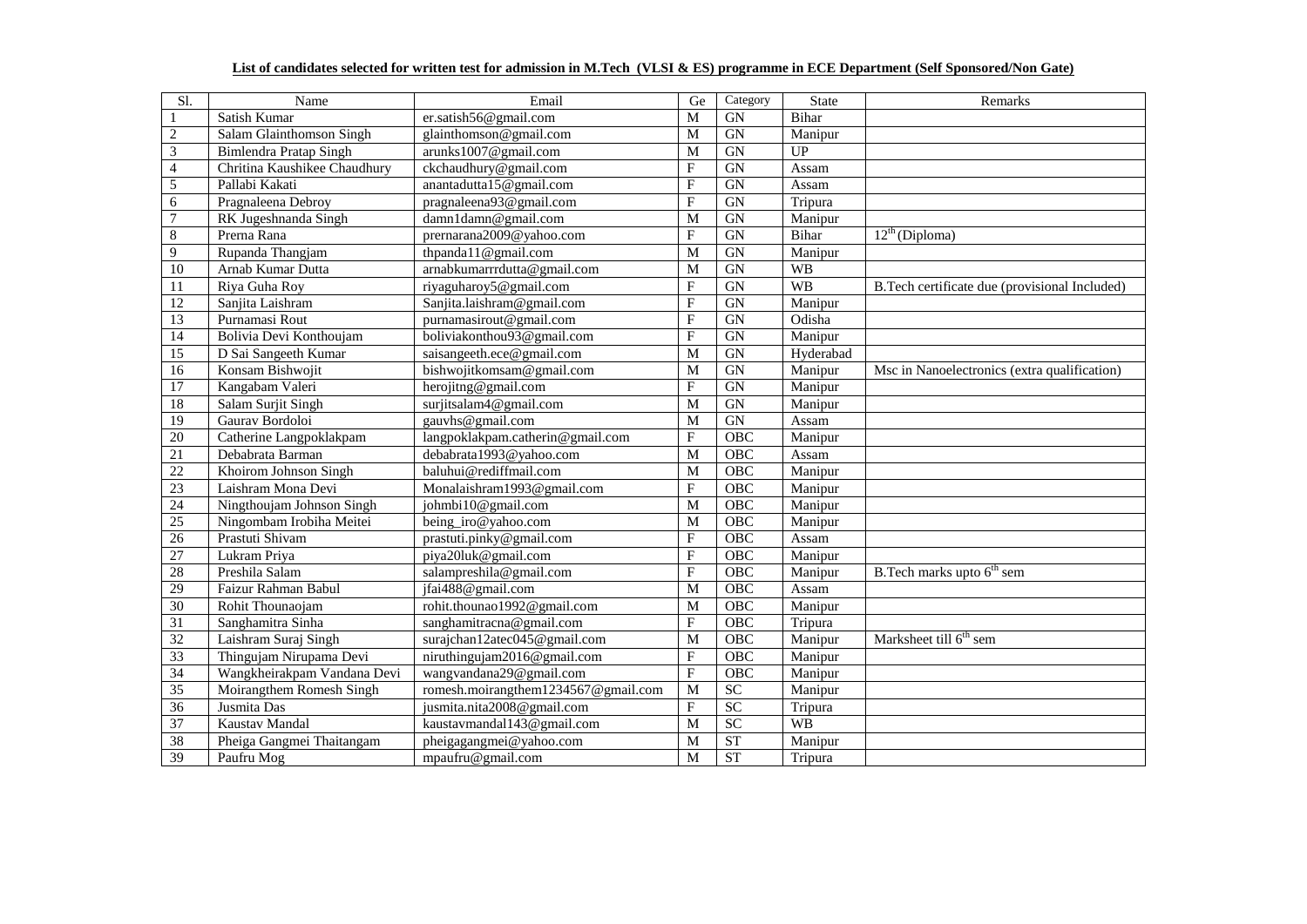## **List of Candidates selected for written test for admission in M.Tech (VLSI & ES) (Part Time) in ECE Department.**

| Sl.No | Name                       | Email                  | GEN-       | Cate-gory  | <b>State</b> | Remarks                                       |
|-------|----------------------------|------------------------|------------|------------|--------------|-----------------------------------------------|
|       |                            |                        | <b>DER</b> |            |              |                                               |
|       | Salam Nonglenkhomba Meitei | khombasalam5@gmail.com |            | <b>OBC</b> | Manipur      | (NOC to be produced at the time of Admission) |
|       | Eben Tengran R Marak       | ebentengran@vahoo.com  | М          | <b>ST</b>  | Meghalaya    | (NOC to be produced at the time of Admission) |

| SL No.<br>Lourembum Ranjita<br>Ghoshika Das<br>ø<br>з<br>Swapna Bhuyan<br>Amnesh Kumar<br>и<br>Md Rashiekh Haider<br>5<br>Khalid Bashir<br>客<br>Sashmita Laishram<br>u<br>s | Namie               |  |
|-----------------------------------------------------------------------------------------------------------------------------------------------------------------------------|---------------------|--|
|                                                                                                                                                                             |                     |  |
|                                                                                                                                                                             |                     |  |
|                                                                                                                                                                             |                     |  |
|                                                                                                                                                                             |                     |  |
|                                                                                                                                                                             |                     |  |
|                                                                                                                                                                             |                     |  |
|                                                                                                                                                                             |                     |  |
|                                                                                                                                                                             |                     |  |
|                                                                                                                                                                             | Amitkumar Irungbam  |  |
| Sourin Bhattacharya<br>$\alpha$                                                                                                                                             |                     |  |
| Arnab Kumar Dutta<br>10                                                                                                                                                     |                     |  |
| Mridushmita Kakati<br>11                                                                                                                                                    |                     |  |
| Joydeep L Singha<br>12                                                                                                                                                      |                     |  |
| Gopal Lal Regar<br>13                                                                                                                                                       |                     |  |
| 14                                                                                                                                                                          | Mohammed Sami Athar |  |

All Original Marksheets & Certificates should be produced at the time of written test failing which their candidature stands cancelled.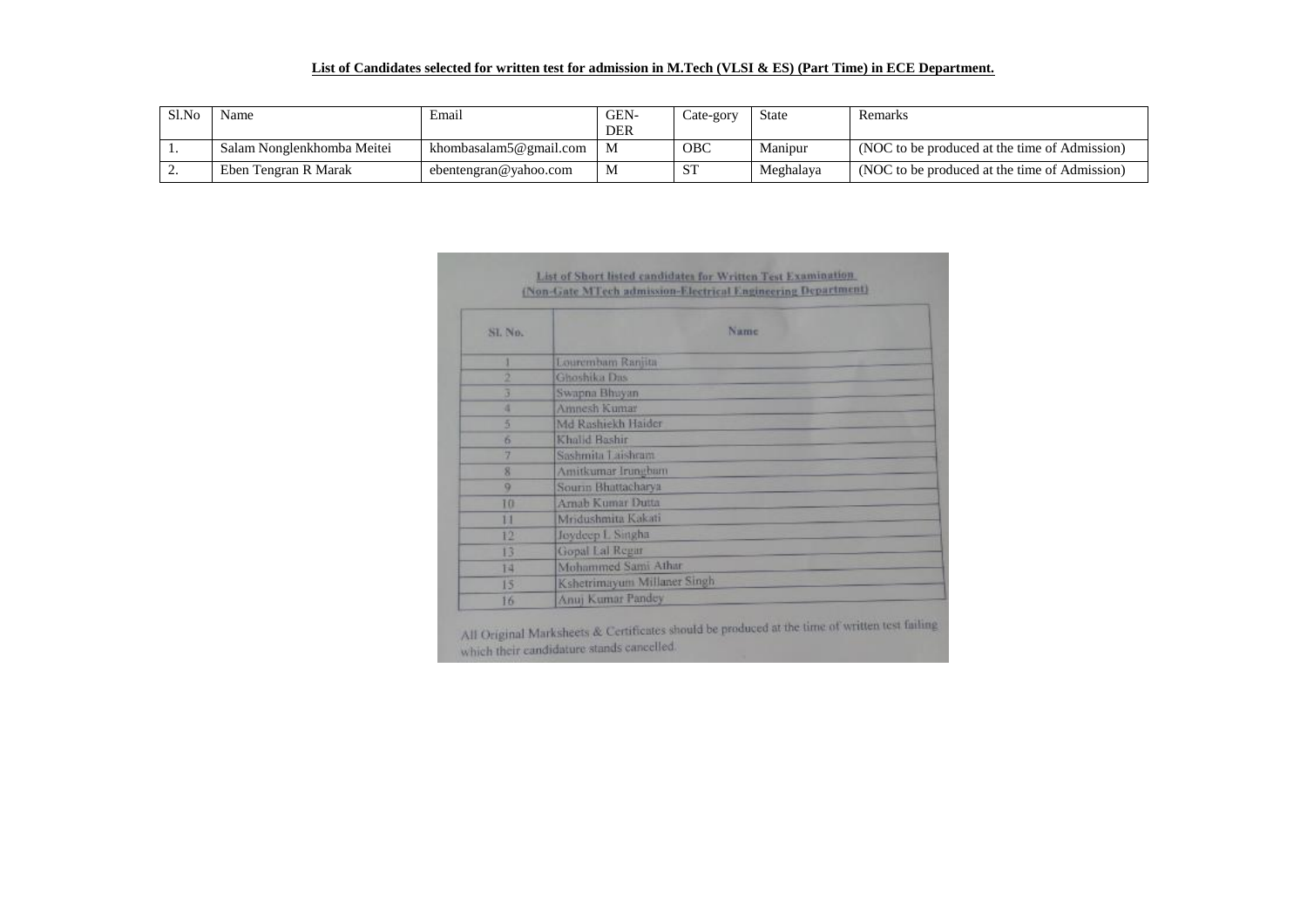List of Candidates for Computer Science & Engineering

Self sponsored (Non-GATE)

| 1.  | MAKU MAIYA PHAIRONG            | <b>ST</b>      |
|-----|--------------------------------|----------------|
| 2.  | THONGMINTHANG BAITE            | ST             |
| 3.  | <b>CHINGRACE GUITE</b>         | <b>ST</b>      |
| 4.  | <b>ENJULA UCHOI</b>            | <b>ST</b>      |
| 5.  | THOKCHOM PRIYA DEVI            | OBC            |
| 6.  | NANAOBI HUIDROM                | OBC            |
| 7.  | MOIRANGTHEM MEDHAJIT SINGH     | OBC            |
| 8.  | NONGMEIKAPAM RANBIR MEITEI     | OBC            |
| 9.  | SHEIKH WAKIE MASOOD            | OBC            |
| 10. | WAIKHOM NONGPOKNGANBA MEITEI   | OBC            |
| 11. | WANGKHEIMAYUM MADAL            | OBC            |
| 12. | THOI THOI NONGMAIKAPAM         | OBC            |
| 13. | <b>ANKIT GUPTA</b>             | OBC            |
| 14. | KHOIROM MATOULEIBI             | OBC            |
| 15. | THOKCHOM NAONGO SINGH          | OBC            |
| 16. | HIDANGMAYUM SATYAJEET SINGH    | <b>GENERAL</b> |
| 17. | PUNSHIBA KHAIDEMCHA            | <b>GENERAL</b> |
| 18. | NAMEIRAKPAM DEBALA DEVI        | <b>GENERAL</b> |
| 19. | <b>BHUYASHEE SHARMA</b>        | <b>GENERAL</b> |
| 20. | LILAPATI WAIKHOM               | <b>GENERAL</b> |
| 21. | ZAHID AHMED                    | <b>GENERAL</b> |
| 22. | <b>BISHWAJIT PAUL</b>          | <b>GENERAL</b> |
| 23. | LEISHANGTHEM GEETCHANDRA SINGH | <b>GENERAL</b> |
| 24. | CHINMOY SAILENDRA KALITA       | <b>GENERAL</b> |